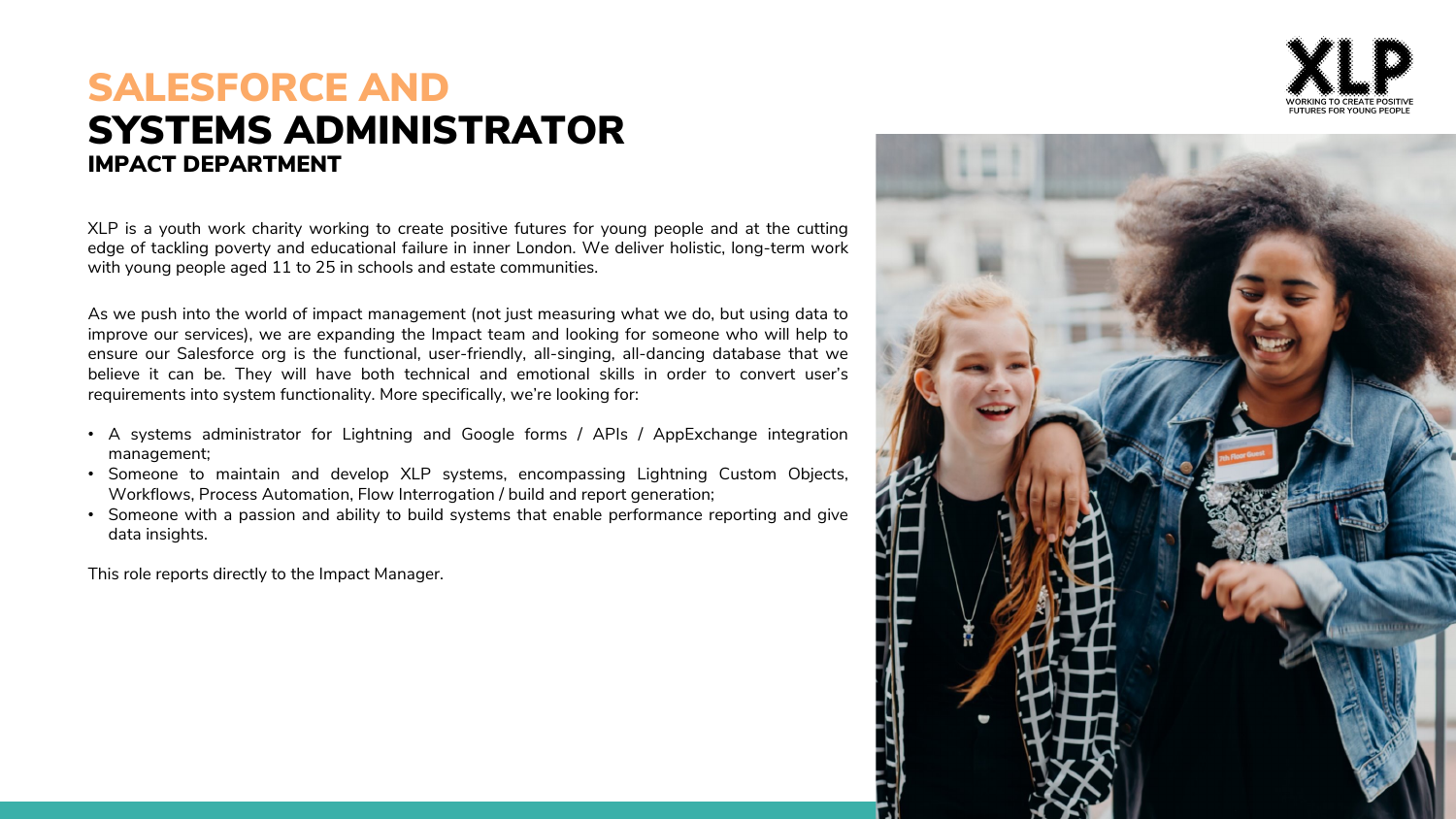

### OUR MISSION

XLP seeks to empower young people from the most disadvantaged backgrounds to complete their education and avoid anti-social behaviour, gangs and criminality and ultimately become positive contributors to their communities.





These are the values we live by internally, building us up as an effective community.

We are a Christian charity and are "faith based, but not faith biased". We work with young people of all faiths and none.

Candidates are required to support, uphold and sustain these values.

As a staff team we are committed to growing in diversity and inclusion and we seek to represent the communities in which we serve. We welcome applications from all backgrounds, ethnicities and genders.

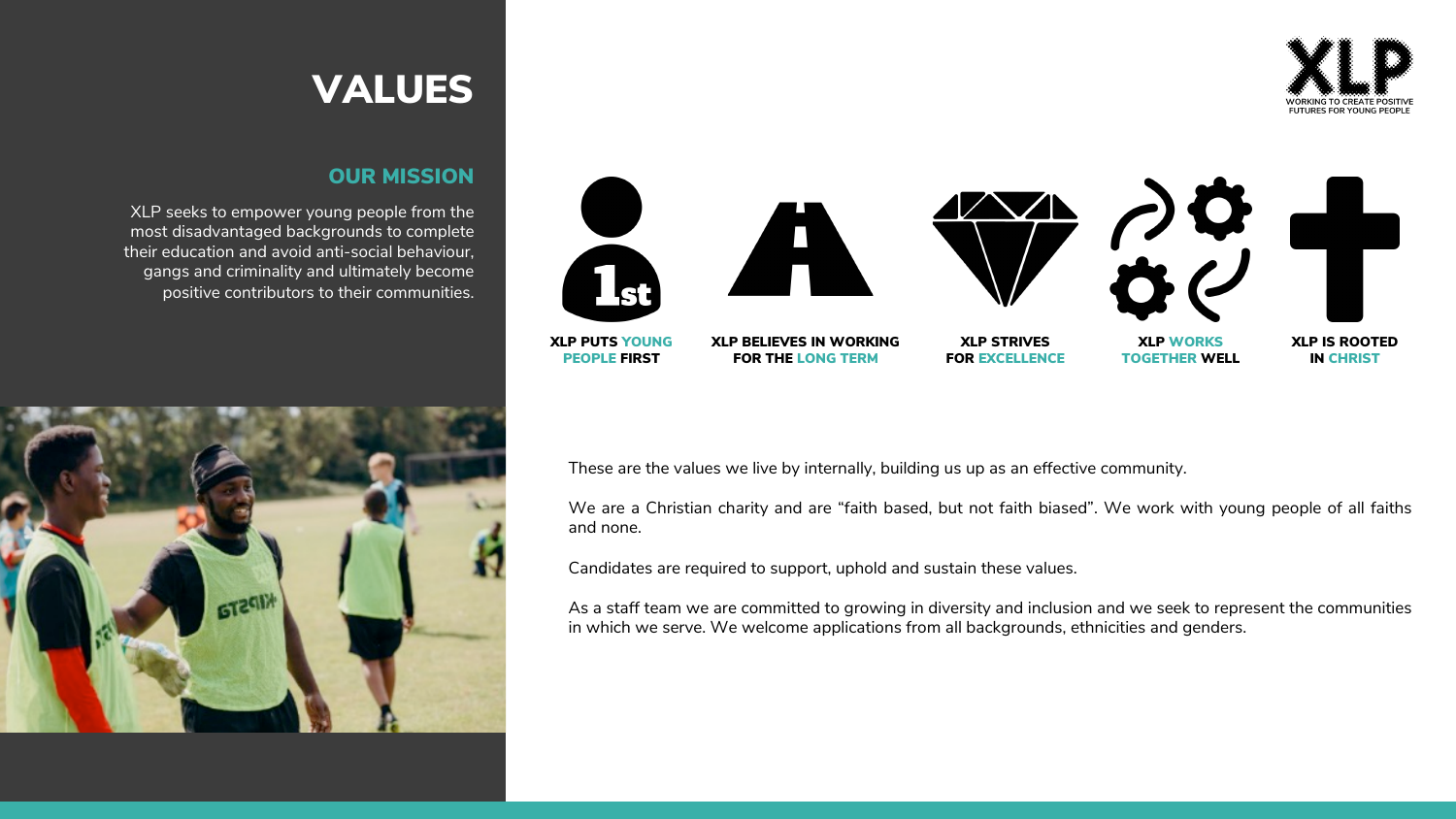## KEY TASKS AND RESPONSIBILITIES



- Key Objectives To ensure Salesforce is as user-friendly for staff as possible to aid their collection of data;
	- To enable XLP to report against its Impact and Journey of Change;
	- To solve any bugs within 24-48 hours, depending on complexity;
	- To deliver any new development asks within five working days;
	- To identify new processes that leverage Salesforce's potential;
	- To work towards Salesforce Lightning Admin or advanced accreditation.
- Systems Management Work with the Impact Manager to solve system bugs and deliver process development asks;
	- Complete an audit of the entire XLP information system, which includes Zapier, Jot form and other API processes, and document the architecture to enable fault finding and aid improvement opportunities;
	- Assist the Impact Manager in improving insight and installing M&E frameworks;
	- Maintain the systems, minimising downtime and improving performance for young people and staff;
	- Keep ahead of technological developments and use optimiser to increase Lightning's performance.
	- **Staff Training Ensure all staff are trained in order to collect complete, accurate and valid data in a timely manner;** 
		- Complete training documentation for all processes within the system (not just Salesforce);
		- Carry out refresher courses to keep staff informed of new system developments, ensure new staff are inducted, and development deliveries are properly rolled out;
		- In conjunction with Youth Work Managers, ensure XLP Volunteers are trained and aware of their responsibilities to input data.
		- **Fundraising •** Work with the Grants and Trust Manager to ensure contract deliverable information is collected and reported on time;
			- Liaise with contract partners to develop impact information sharing systems;
			- Work with the Impact Manager and Head of Finance to ensure contract requirements align with both the budgeting and youth work targeting processes.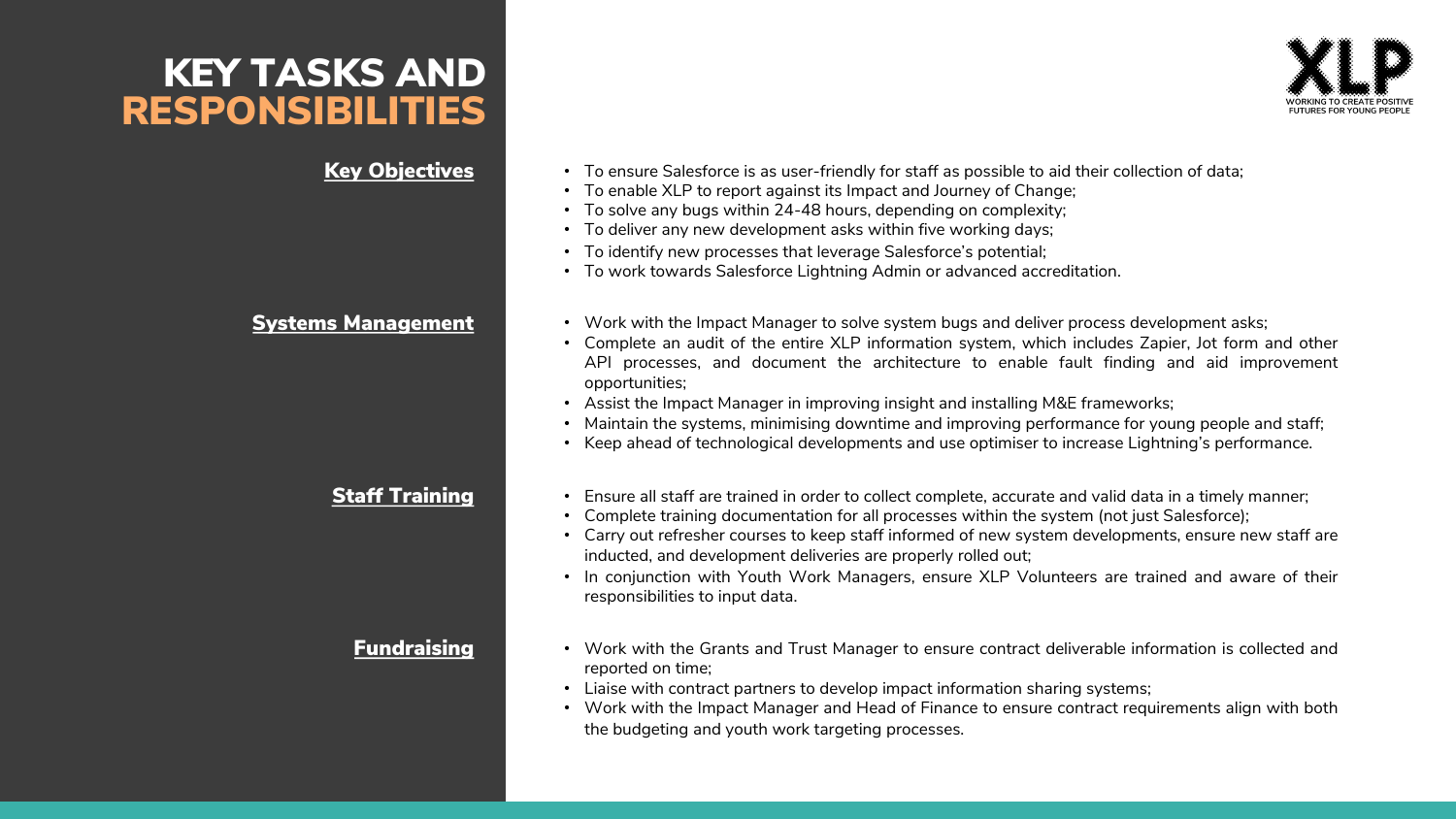## **WHO** YOU ARE

You will be passionate about creating positive futures for young people and seeing transformation in the lives of young people in inner-city London.

### You'll be good at:

- Salesforce, with Admin Accreditation or Certification;
- Working with APIs such as Zapier and Jot Form;
- Project management and system implementations;
- Understanding what Impact and M&E means to a charity;
- MS Excel and working with other systems.

### Other desirable skills:

- Familiarity with Custom Object/field set-up design, permission sets, flows, reporting and sandbox deployment;
- A Project Management qualification or equivalent experience;
- Experience in working with Not For Profit/charity Youth Sector data analytics;
- Had involvement with Business Process Reengineering or charity-based Impact measurement;
- An excellent "people centred" problem solver;
- Some working knowledge of the Non Profit Success Pack.

We're committed to providing ongoing training and support for all our staff for them to develop and thrive in their roles.

All XLP staff and volunteers have enhanced DBS disclosures and work within strict safeguarding guidelines.